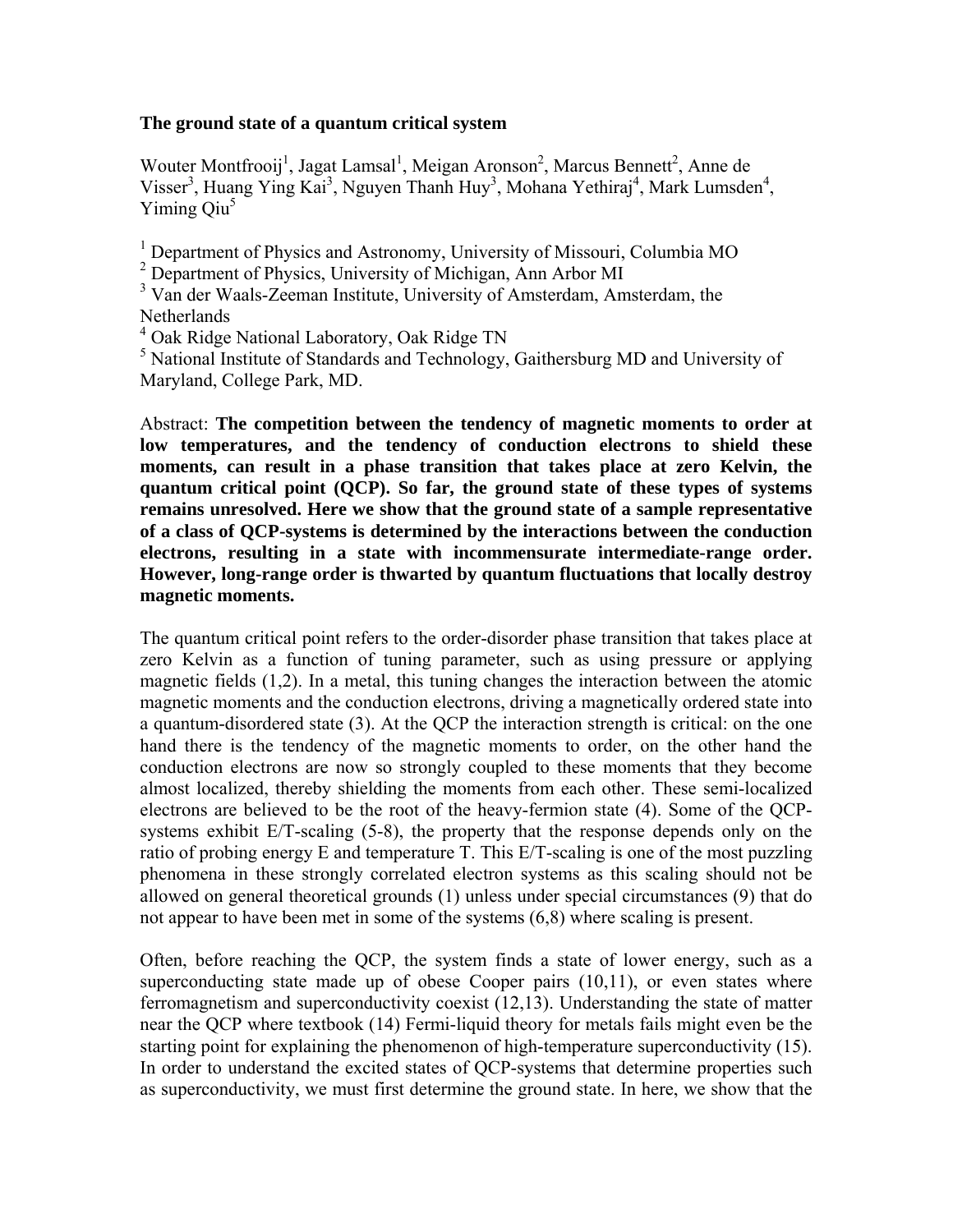ground state of  $Ce(Ru_{1-x}Fe_x)_2Ge_2$  when prepared to be at the QCP [x=0.76 (8,16)] is given by a spin-density wave (SDW); this SDW (17,18) would have spanned the entire sample had it not been for the random quantum fluctuations. Our findings show, for the first time, how local random effects shape the response, and how a SDW can be reconciled with E/T-scaling. The quantum fluctuations we observe in this system are relevant to all QCP-systems.

We performed neutron scattering experiments to determine the ground state of  $Ce(Ru<sub>1</sub>$ .  $xF_{x}F_{x}$ )? Ge2: a neutron interacts both with the atomic nucleus and with the unpaired electrons. The scattered intensity yields the positions of atoms and the orientation of their magnetic moments. Thus, we can determine over what length scales the moments are correlated along various crystallographic directions. Also, since a neutron moves slowly compared to an electron, the signal yields the size of the volume the electrons occupy during the scattering process, distinguishing d-electrons from f-electrons.

We used an 11 g  $Ce(Ru_{1-x}Fe_x)_2Ge_2$  single crystal prepared to be at the QCP.  $Ce(Ru_{1-x}Fe_x)_2Ge_2$  $xF_{x}Fe_{x}$ )? Ge<sub>2</sub> crystallizes in the ThCr<sub>2</sub>Si<sub>2</sub> structure (16), with the magnetic cerium atoms forming a body centered tetragonal lattice ( $a= 4.1 \text{ Å}$ ,  $c= 10.4 \text{ Å}$ ). Results for sample homogeneity, resistivity, specific heat and susceptibility are presented in the supporting online material (SOM). The neutron scattering experiments were done using the HB3 triple-axis spectrometer at Oak Ridge National Laboratory, and the DCS time-of-flight spectrometer at the National Institute of Standards and Technology. Powder patterns were collected at the Missouri Research Reactor. The sample was mounted in the *hhl*scattering plane allowing us to determine correlation lengths along the major crystallographic directions. The lowest temperature for the DCS (HB3) experiment was 0.4 K (1.56 K), using an incident neutron energy of 3.55 meV (14.7 meV), giving an energy resolution (full width at half maximum-FWHM) of 0.10 meV (1.25 meV).

The experiments show that  $Ce(Ru_{1-x}Fe_x)_2Ge_2$  is a system with local moments associated with unpaired cerium f-electrons (19) that persist down to the lowest temperatures (Fig. 1). These moments are aligned along the c-axis (SOM). On lowering T, magnetic scattering increases (Fig. 1) around the incommensurate positions  $(n, n, 2m+0.45)$ , indicating that the cerium moments are on the verge of forming a spin-density wave with propagation wave vector  $2\mathbf{k}_F = (0.0, 0.45)$  (with  $\mathbf{k}_F$  the Fermi wave vector). In agreement with polycrystalline data  $(8,19)$ , we find that at low T the moment sizes and directions (up/down) have become correlated with each other over a sizeable volume ( $\sim$ 2x10<sup>4</sup> Å<sup>3</sup> at  $T= 2 K$ ).

It is straightforward to isolate the magnetic scattering associated with the approach to an ordered state (SOM). In Fig. 2 we plot as a function of reciprocal lattice units (rlu) the net intensity measured at  $T= 2$  K along 4 directions at the ordering wave vector (1,1,0.45). Here (and in the following) we have subtracted the signal at  $T = 56$  K in order to eliminate incoherent nuclear scattering and the weak scattering by the cryostat and sample mount. While this procedure slightly overestimates the background (SOM), it does not complicate the data interpretation. Fig. 2 shows that there is a sharp, ordered component on top of the broader distribution associated with intermediate-range order. We attribute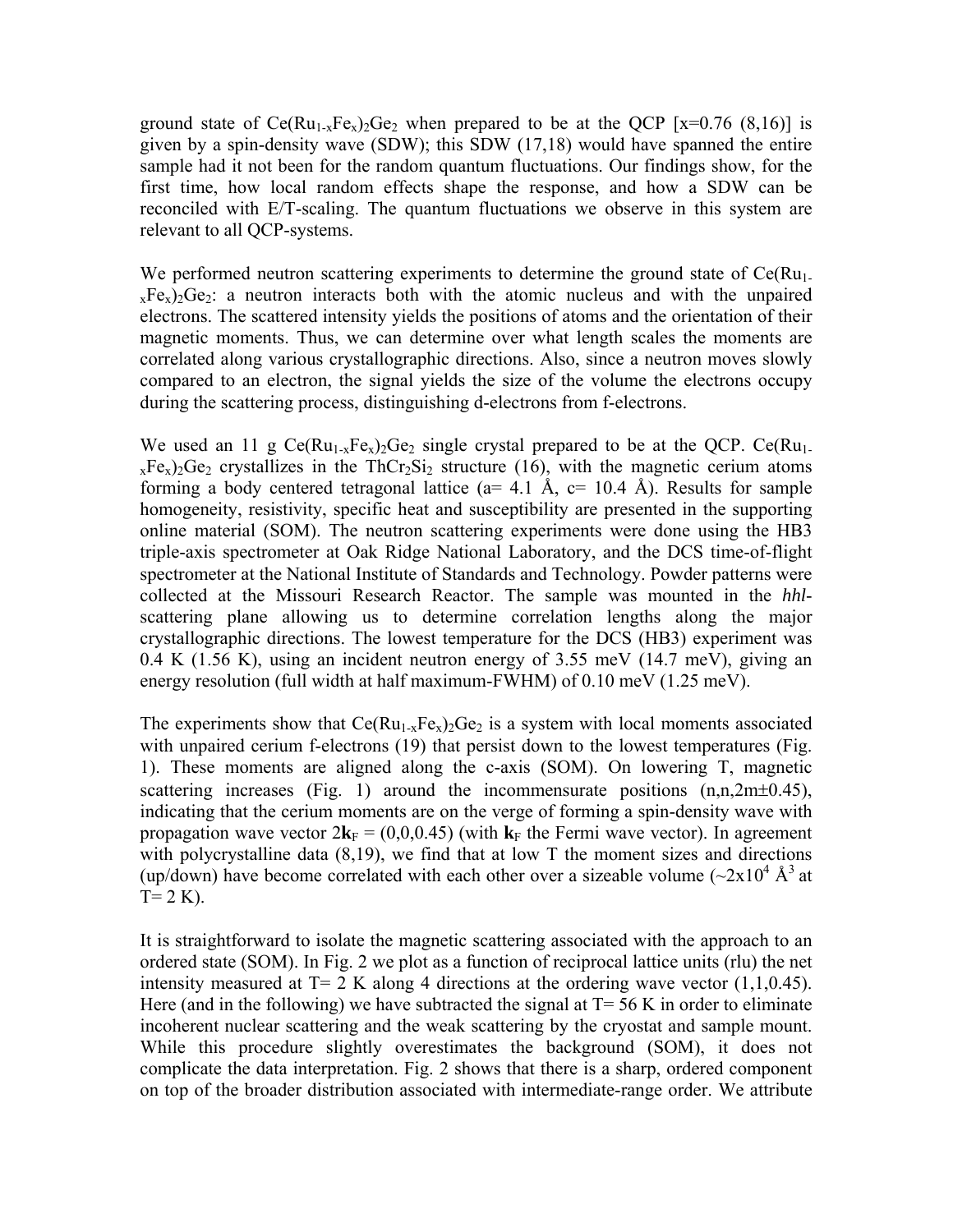this sharp component to a Fe-poor phase at one end of the sample (SOM). Since the overall contribution (the area under the curve) of this phase is small, it does not affect our interpretation.

The HB3 spectra are described (SOM) by Lorentzian lineshapes in reciprocal space (Fig. 2), corresponding to correlations that decay in real space as  $\exp(-r/\xi)/r$ . Remarkably, the correlation length  $\xi$  ( $\xi = 4\pi$ /FWHM, with FWHM the full width at half maximum of the Fig. 2 spectra) in the [00η]-direction is identical to that measured in the [ηη0]-direction, *provided* it is expressed in lattice units (lu). At 2 K where we took the most accurate data, the width of the spectra is  $0.166 \pm 0.003$  rlu in the [00η]-direction and  $0.166 \pm 0.004$  rlu in the [nn0]-direction. This identity holds true for all measured temperatures (Fig. 3), implying that in real space the moment correlations persist over almost 4 times larger distances (measured in Å) in the [00η]-direction than in the [ηη0]-direction. Yet, the distance between Ce ions is actually larger along the [00η]-direction than it is along the [ηη0]-direction. Thus, the spatial extent of the correlations cannot be accounted for by the strength of the intermoment coupling, irrespective of the origin of this coupling. If the coupling is conduction electron mediated (the most likely case), then the strength of this coupling (1) is expected to decrease as  $1/r^3$  implying a much larger correlation length (in lu) along [ηη0] than along [00η]. If instead the coupling originates from an indirect exchange mechanism, then the correlation length (in lu) along [ηη0] should be (at least) double that of the correlation length along [00η]. Clearly, this is not compatible with our findings.

The DCS experiments show that the correlation length remains finite down to the lowest temperatures. While the DCS experiments were setup to measure the decay time of magnetic fluctuations, we can still determine a reasonable estimate for the low temperature correlation length. Because the DCS detectors are fixed in place, the signal for elastically scattered neutrons corresponds to a curved path in *hhl*-space. Along this path, the variation of *l* is much larger than the variation of *h*. We can estimate a correlation length from this if we assume that the [ηη0] and [00η]-directions are equivalent. We plot the scattered intensity as a function of  $d = \sqrt{(h-1)^2 + (l-0.45)^2}$  in Fig. 3b. While the data collapse onto a single curve, note that d is largely determined by the variation in *l* so this collapse is not a justification of our assumption. As expected upon approaching a phase transition, a continued increase in scattering is observed around the ordering wave vector for  $T \leq 2$  K: in the units of Fig. 3b, we find for  $d=0$  a net signal strength of  $6.4 \pm 0.5$ ,  $4.2 \pm 0.6$ ,  $2.9 \pm 0.7$  and  $2.2 \pm 0.5$ , at T= 0.4, 0.9, 1.2 and 1.8 K, respectively. The temperature dependent correlation lengths are shown in Fig. 3c, indicating that they remain finite down to the lowest temperature. The fact that the correlation length stays finite is likely caused by most of our sample being in the paramagnetic phase (SOM), however, it does show that we are in the part of the phase diagram where quantum fluctuations dominate thermal fluctuations. At T=0.4 K, the width *in energy* of the fluctuations associated with adopting a SDW ground state in the DCS experiment has become spectrometer resolution limited, implying that fluctuations linked to ordering take at least 80 ps to relax. The last piece of information that is needed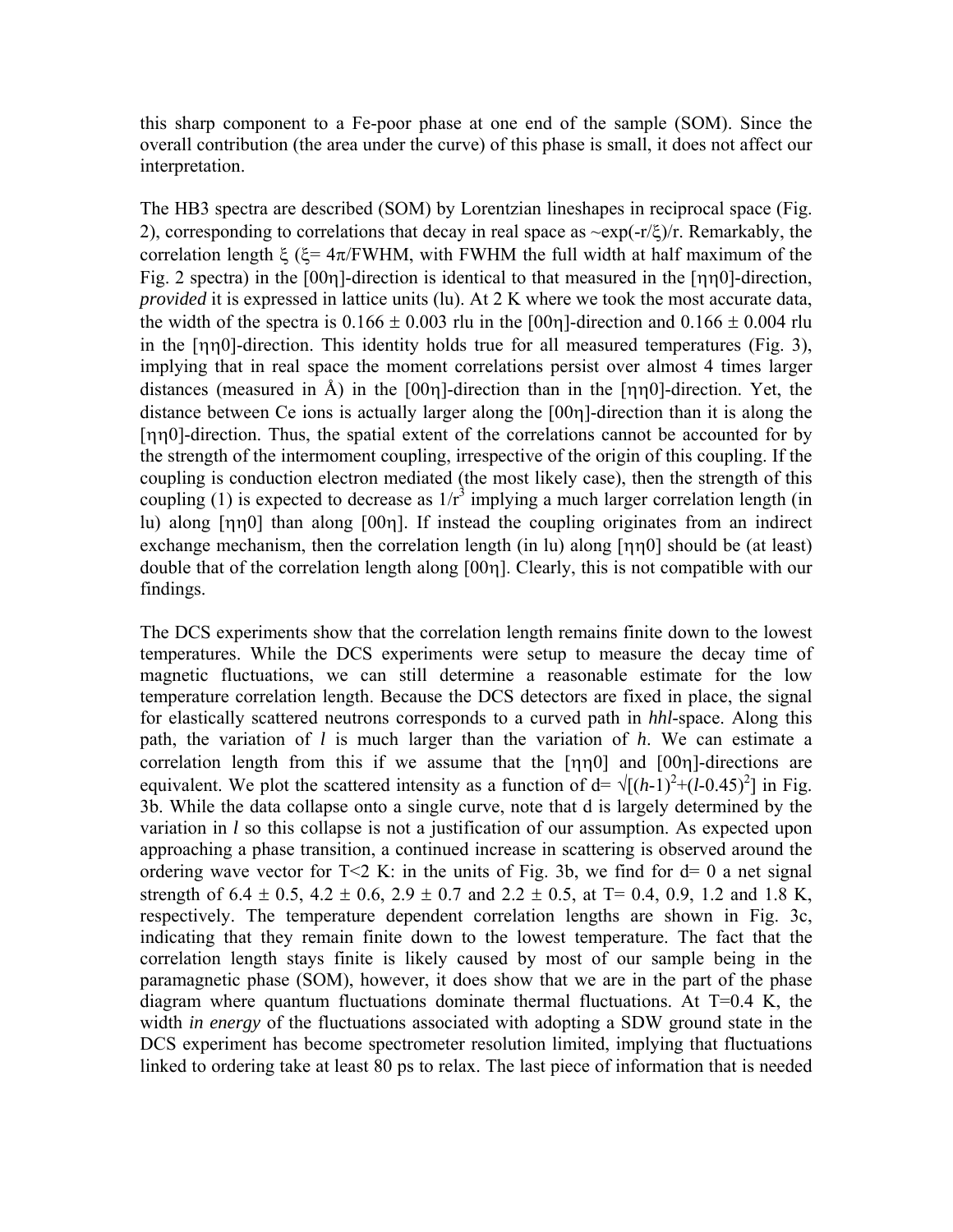to characterize the ground state is that the correlation length (in lu) along [ηηη] is 1.5 times the correlation length measured along [00η] (Fig. 2).

The findings listed above identify the fluctuations that drive quantum critical  $Ce(Ru_1)$ .  $xF_{x}Fe_{x}$ )<sub>2</sub>Ge<sub>2</sub> away from ordering as quantum fluctuations associated with the zero-point motion of the Ce ions and/or concentrational fluctuations. We illustrate our reasoning in Fig. 4 where we have drawn volumes in real space that have the same symmetry as the Wigner-Seitz (WS) unit cell of the body centered *cube*. If we assume that there is a certain amount of correlation loss (e.g., 10%, the actual number is irrelevant) between the center of a WS-volume and the center of a neighboring volume, then one would expect an identical correlation loss along the [00η] and [ηη0]-direction, provided distances are measured in units corresponding to the spacing between planes. Also, along the [ηηη] direction we would expect a correlation length that is 1.5 times larger (when measured in plane spacings) than the correlation length in the [00η]-direction. Thus, our observed correlation lengths reproduce the symmetry of a *cube*.

However, the observed correlation lengths are not in agreement with the tetragonal symmetry of our sample. The explanation for this is that the loss of correlation must occur at the cerium sites, irrespective of how far apart they are. The only mechanism that can explain this is a non-constant (in time or in space) overlap of the cerium f-orbitals with the conduction electron states. A constant interaction strength (3) would either be strong enough for the system to order (or not), but it cannot account for the observed correlation length being independent of the distance between the Ce ions. Bearing in mind that the system is tuned to have critical interaction strength (overlap), even a small change in overlap will have a noticeable effect (3). A spatially varying overlap can originate from local disorder: either an Fe or a larger Ru ion will occupy a specific lattice site. A temporally varying overlap originates from the zero-point motion of the cerium ions in their potential wells. The amplitude of this motion is typically of the order  $(m/M)^{1/4}$ d (20), with m the electron mass and M the ion mass and d the lattice spacing. Independent of its actual amplitude  $\lceil -0.1 \rceil$  Å at 16 K (SOM), in the vicinity of the QCP this motion will be large enough to upset the critical balance between local moment shielding and moment surviving. Likely both effects conspire to give a non-constant interaction (SOM). Close to the QCP, zero-point motion will always have an effect, while lattice disorder (substitution, vacancies) will vary from sample to sample. We refer to both temporal and spatial fluctuations as quantum fluctuations.

The ordering characteristics resemble that of a percolation problem (21). Whether longrange order is achieved depends on whether there is a path linking moments on either side of the sample via moments that have permanently survived. Since the latter is determined at random, we cannot expect any directional preference, and a cubic symmetry of the correlation volume is the only possibility. Given this, and given the very slow time scale of the fluctuations representing SDW-order, we conclude that in our sample quantum fluctuations have prevented the system from adopting a long-range ordered SDW-ground state. Also, these findings give insight in how E/T-scaling is possible in a system whose effective (1) dimensionality (space+time)  $D+z = 3+2$  is apparently above its critical dimension  $D<sub>c</sub>=4$ . At the percolation threshold the lattice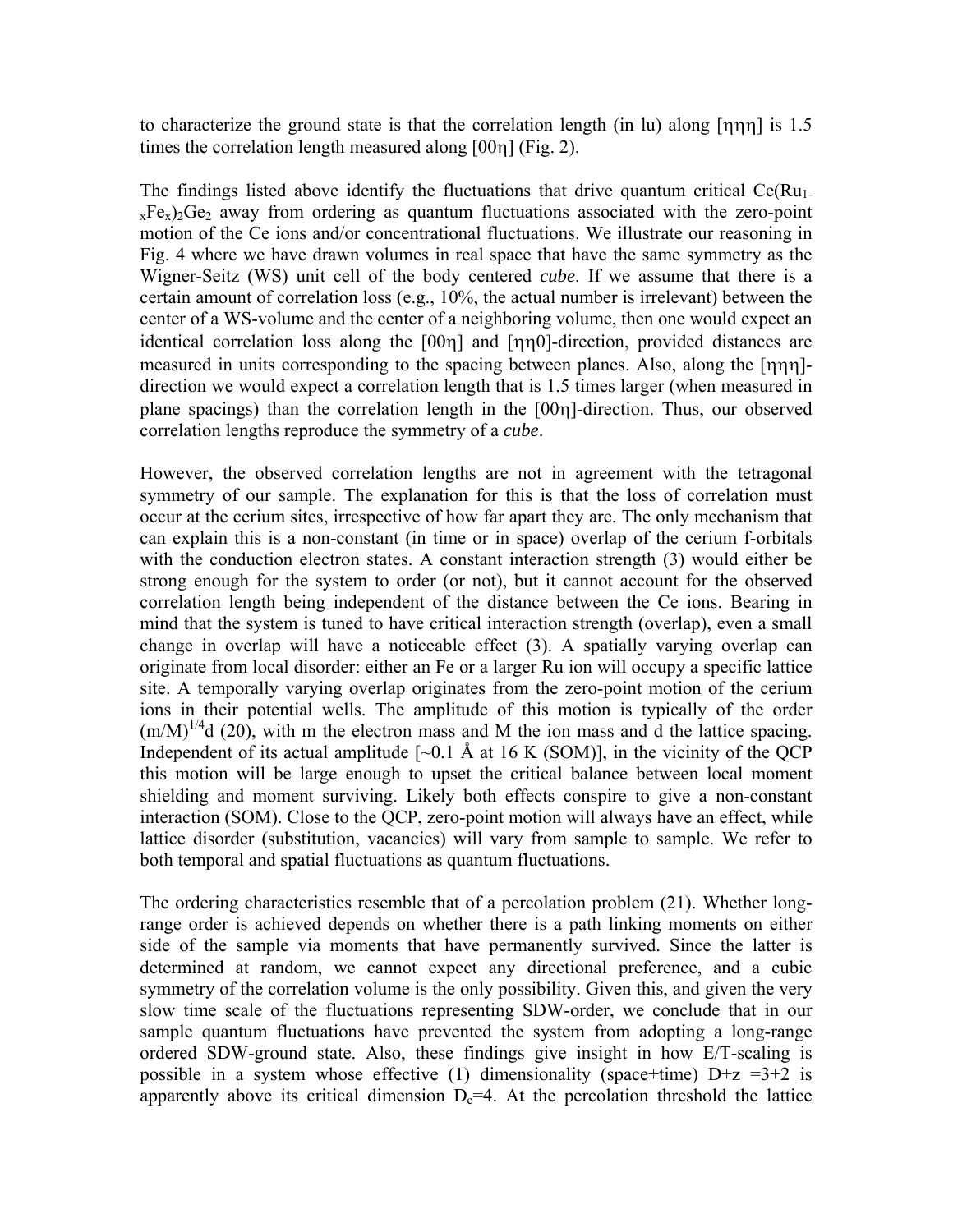consists of long chains of interacting spins (21), the longest of which span the entire sample. This effectively reduces the spatial dimensionality of the system from D=3 to  $D=1$ <sup>+</sup>. In addition, the random fluctuations in the degree of shielding of the moments could well be mimicked by applying a random magnetic field to a classical system. It is known (22) that such random fields increase the upper critical dimension. Individually, or combined, these two effects reduce the effective dimensionality of the system to below Dc, setting the stage for E/T-scaling.

In conclusion, we have identified the ground state of  $Ce(Ru_{1-x}Fe_{x})_2Ge_2$ , a member of a class of intensely studied 122-quantum critical systems (1). On lowering the temperature, the conduction electrons couple to the local cerium moments, and thereby couple the local moments to each other. The local moments become increasingly more shielded by the conduction electrons due to the strong interaction between them. However, this shielding is not complete, and (some) local moments survive down to zero Kelvin. These local moments should not be viewed as unchanging; the quantum fluctuations that change the distances between a Ce ion and its neighbors change the interaction strength between the local moments and the conduction electrons, thereby altering the degree of shielding. The residual interactions between the almost localized conduction electrons induce the formation of a spin-density wave, determined by the morphology of the Fermi-surface. Had it not been for quantum fluctuations, this SDW would have spanned the entire crystal. In fact, even the smallest reduction in coupling between the local moments and the conduction electrons, which can be achieved by further expanding the crystal by substituting Ru atoms on the Fe sites, would allow for enough of the cerium moments to survive at all times for long range order to be established.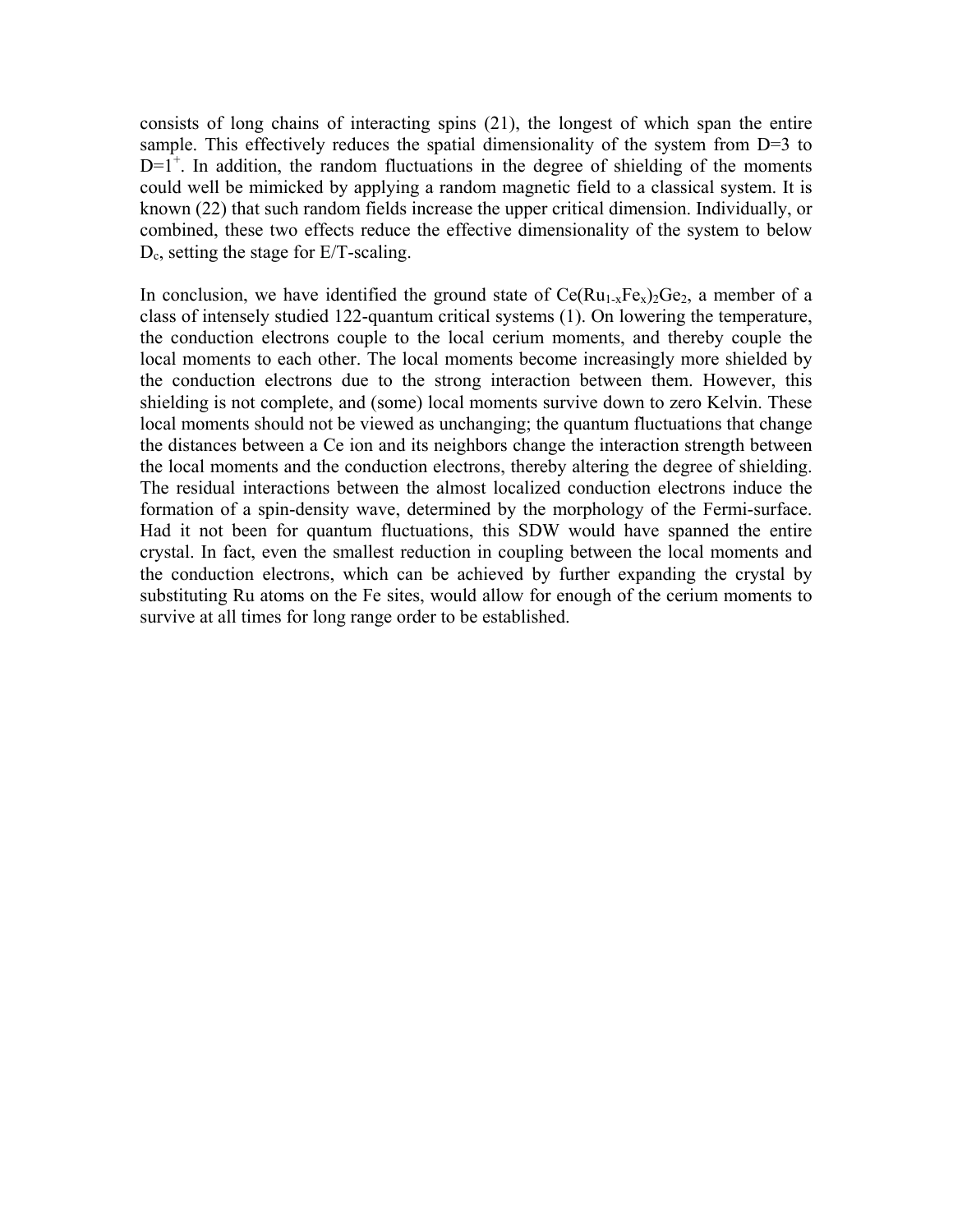#### References

1. S. Sachdev, *Quantum Phase Transitions* (Cambridge University Press, Cambridge, England, 1999).

2. G.R. Stewart, *Rev. Of Mod. Phys*. **73**, 797-855 (2001)

3. S. Doniach, in *Valence Instabilities and Related Narrow Band Phenomena*, (Plenum Press, New York, 1977, R.D. Parks ed.), pp. 169.

4. P. Coleman, *Physica B* **259-261**, 353-358 (1999).

- 5. M. C. Aronson et al., *Phys. Rev. Lett*. **75**, 725-728 (1995).
- 6. M. C. Aronson et al., *Phys. Rev. Lett.* **87**, 197205 (2001).
- 7. A. Schröder et al., *Nature* **407**, 351-355 (2000).
- 8. W. Montfrooij et al., *Phys. Rev. Lett.* **91**, 087202 (2003).

9. Qimiao Si, Silvio Rabello, Kevin Ingersent and J. Lleweilun Smith, *Nature* **413**, 804- 808 (2001).

- 10. N.K. Sato et al., *Nature* **410**, 340-343 (2001)
- 11. Piers Coleman, *Nature* **410**, 320-321 (2001)
- 12. S.S. Saxena et al., *Nature* **406**, 587-592 (2000).
- 13. C. Pfleiderer et al., *Nature* **412**, 58-61 (2001).
- 14. D. Pines and P. Nozieres, *Theory of Quantum Liquids*, Vol 1, (WA Benjamin, 1966).
- 15. Piers Coleman, *Nature* **413**, 788-789 (2001).
- 16. M.B. Fontes et al., *Phys. Rev. B* **53**, 11678 (1996).
- 17. John A. Hertz, *Phys. Rev. B* **14**, 1165-1184 (1976).
- 18. A.J. Millis, *Phys. Rev. B* **48**, 7183-7196 (1993).
- 19. W. Montfrooij et al. *Phys. Rev. B* **73**, 140401(R) (2006).
- 20. Philip Phillips, *Advanced Solid State Physics*, (Westview Press, Boulder CO, 2003).
- 21. Malcolm F. Collins, *Magnetic Critical Scattering*, (Oxford University Press, New York, 1989)

22. Amnon Aharony, Yoseph Imry, Shang-Keng Ma, *Phys. Rev. Lett.* **37**, 1364-1367 (1976).

23. F. Givord, J.-X. Boucherle, E. Lelièvre-Berna, P. Lejay, *J. Phys.: Condens. Matter* **16**, 1211-1230 (2004).

Acknowledgments: we thank Chris Redmon and Ross Erwin for running the cryogenic equipment and T. Gortenmulder for the EPMA work. The work was partly supported by the NSF [DMR-0405961 and DMR-0454672] and by the Dutch foundation FOM. ORNL is managed by UT-Battelle, LLC, for the US Department of Energy under contract No. DE-AC00OR22725.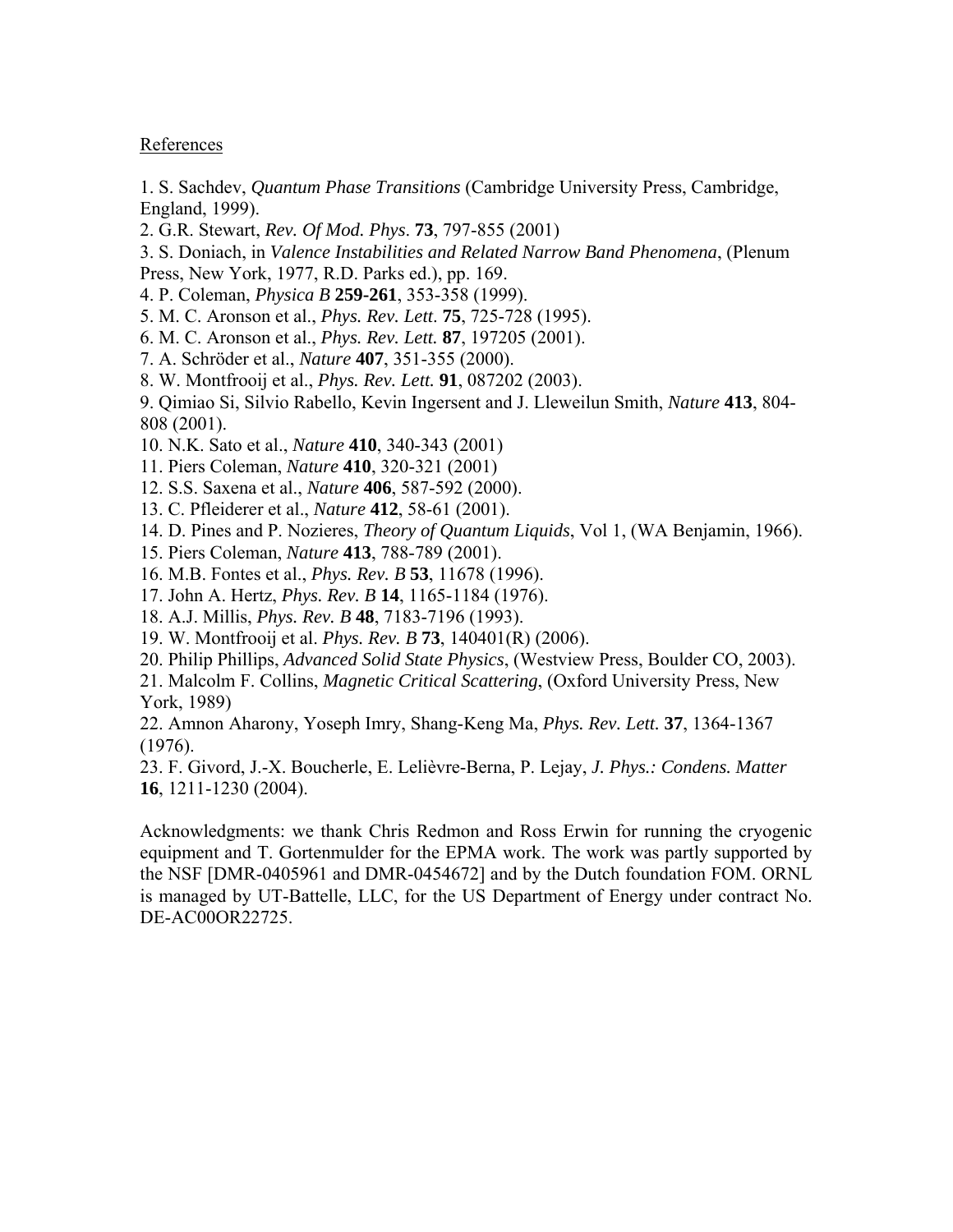Fig. 1. The onset of incommensurate ordering at low temperatures measured on HB3. There is a clear difference in scattering between 2 K and 56 K along [11η] (black solid symbols), whereas no difference is observed along [00η] (red, open symbols), showing that the moments are aligned along the c-axis. The yellow area indicates the magnetic scattering. The gaps in the data points are caused by the  $(1,1,2n)$  nuclear Bragg peaks and by the powder peaks due to the Al-sample holder. The solid blue line is the expected magnetic intensity based on the cross-section for neutrons and the Ce f-electron form factor (23), the dotted line is calculated for Fe d-electrons (SOM). The arrows are at  $(1,1,2n \pm 0.45)$ 

Fig. 2. Net elastic neutron scattering intensity near the ordering wave vector  $(1,1,0.45)$  at T=2 K in four reciprocal space directions. The solid curves are fits to a Lorentzian line shape. The short horizontal lines at the origin of each figure denote the resolution FWHM determined at (1,1,0).

Fig. 3. (a) The net magnetic scattering measured on HB3 along [00η] (black symbols) and [ηη0] (red symbols), centered on (1,1,0.45). At all T, the FWHM in reciprocal space is identical along both directions. For comparison, a constant background has been added to the [ηη0] data, and they have been multiplied by 1.3 to allow for a direct comparison between the two directions despite the sharp feature observed in [ηη0] data (due to a Fedeficient section).

(b) The uncorrected DCS data at 0.4 K taken for elastically scattered neutrons ( $E=0 \pm 1$ 0.02 meV). The background is determined by the incoherent nuclear scattering. The solid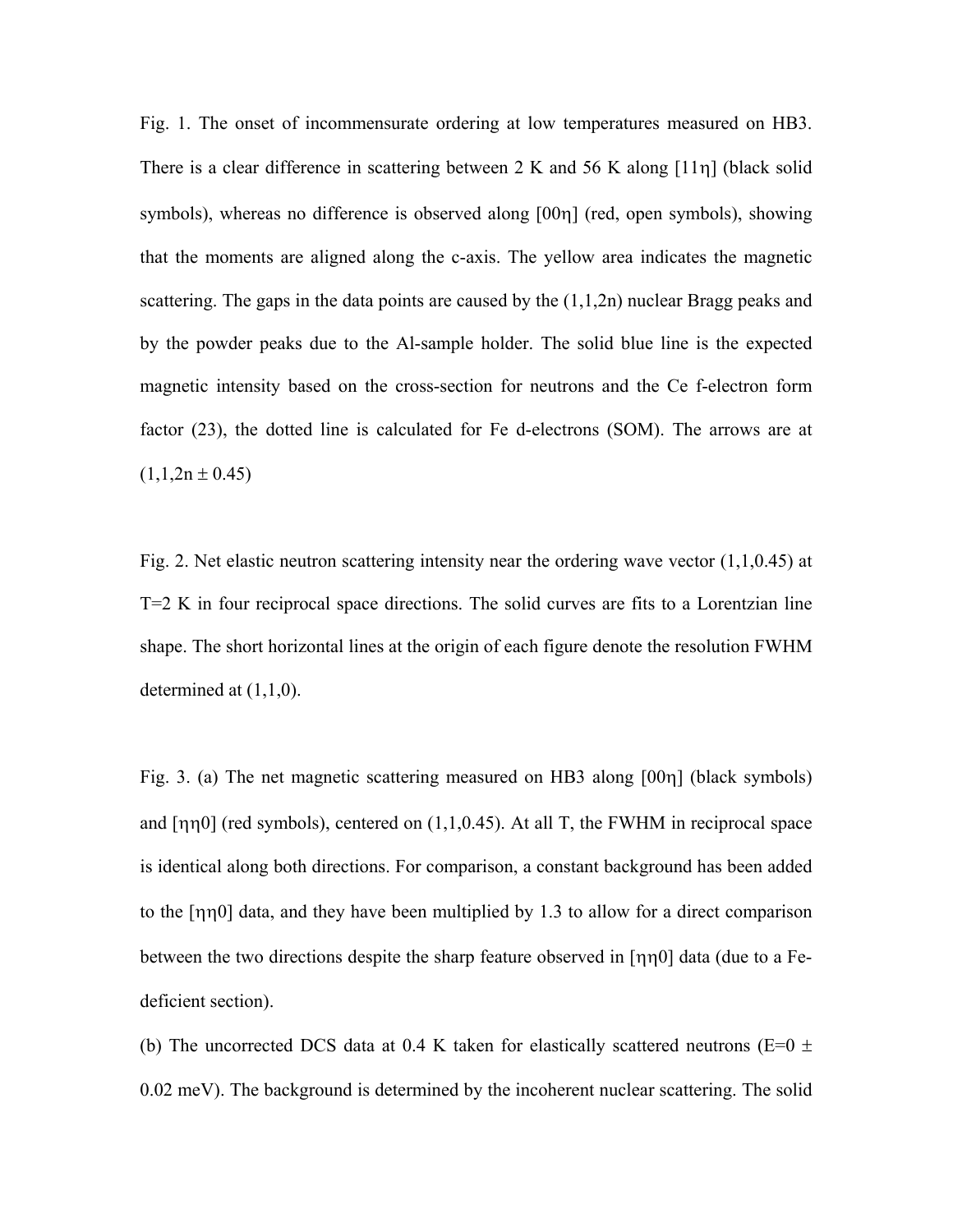line is a Lorentzian lineshape with FWHM of 0.14 rlu. The sharp feature at  $d=0$  is ascribed to the small Fe-deficient part.

(c) The temperature dependence of the FWHM of the neutron scattering spectra. The HB3 data measured along [ηη0] ([00η]) are given by the open (solid) circles, the DCS data by the blue circles. The red symbols stand for initial HB3 experiments, black circles for follow up measurements. The line guiding the eye is  $\sim \coth(\Delta/T)$ , with  $\Delta = 2.4$  K.

Fig. 4. The observed symmetry of the magnetic correlations in real space. Measuring distances in units of the corresponding lattice spacings  $(d_{100}, d_{001}, d_{110})$  and  $d_{111}$ , steps of sizes  $d_{001}$ ,  $d_{100}$  and  $d_{110}$  result in the same amount of correlation loss, while bodydiagonally-sized steps (the length of the diagonal is  $3d_{111}$ ) correspond to double the loss in correlation, or only  $2/3$  per  $d_{111}$  spacing.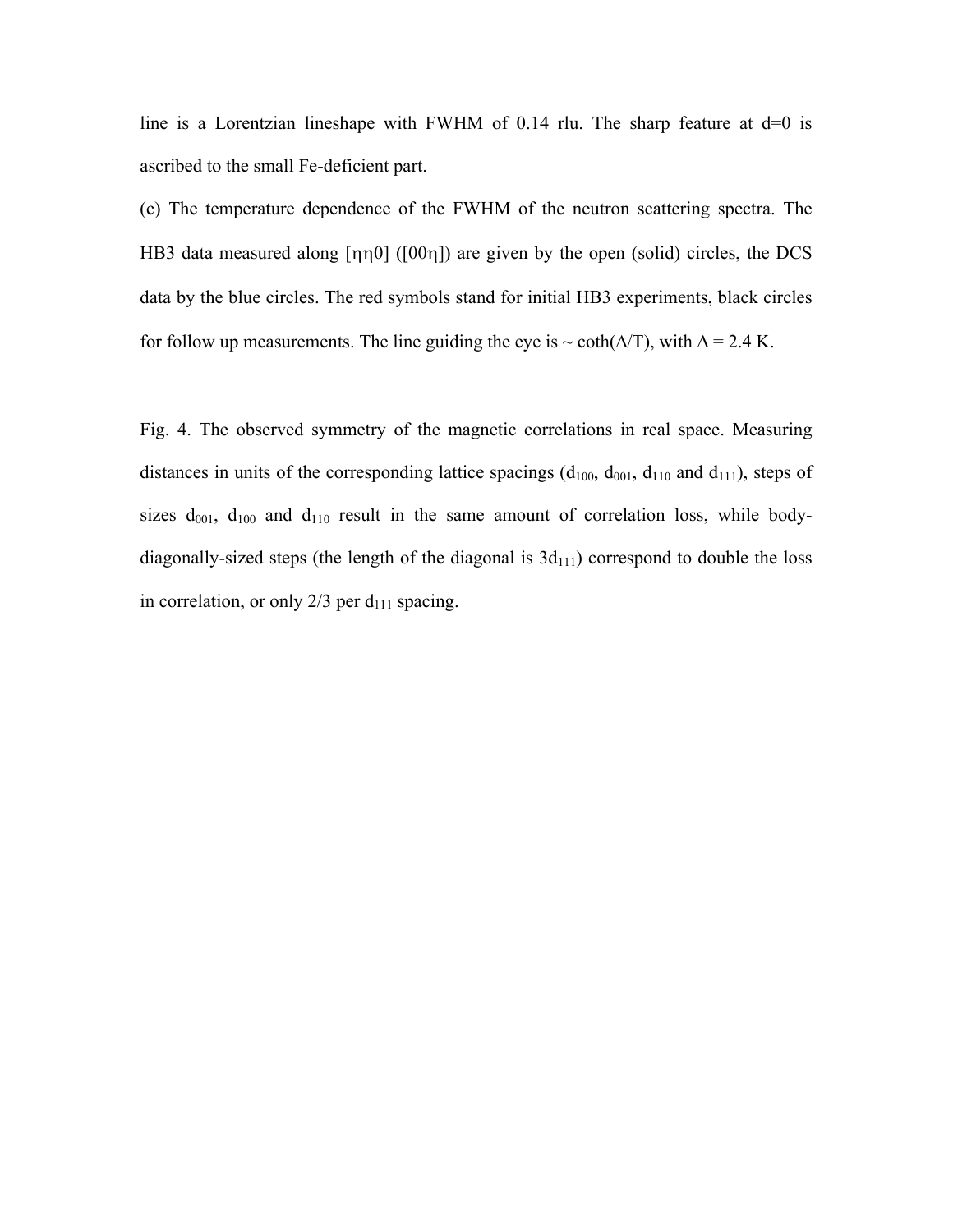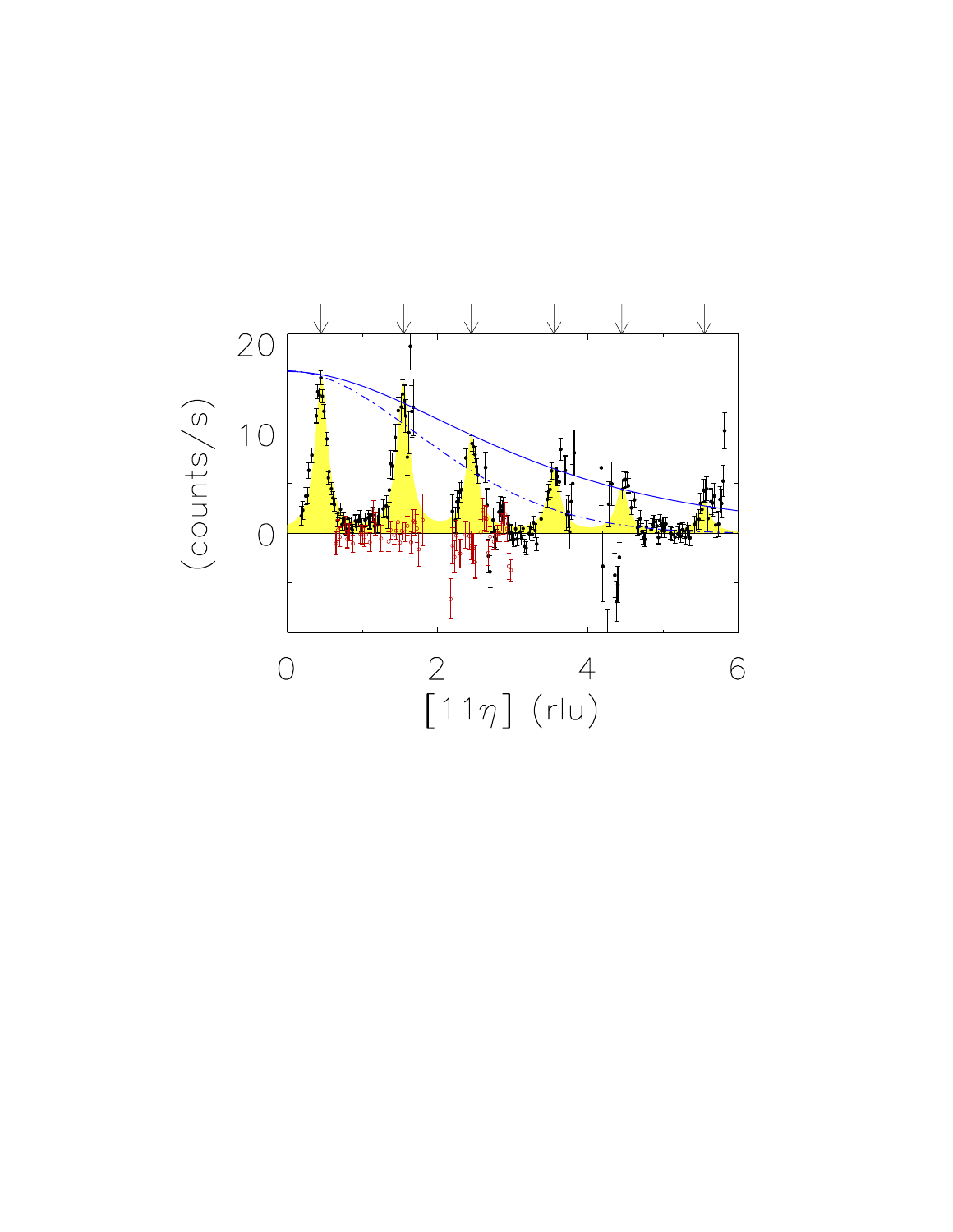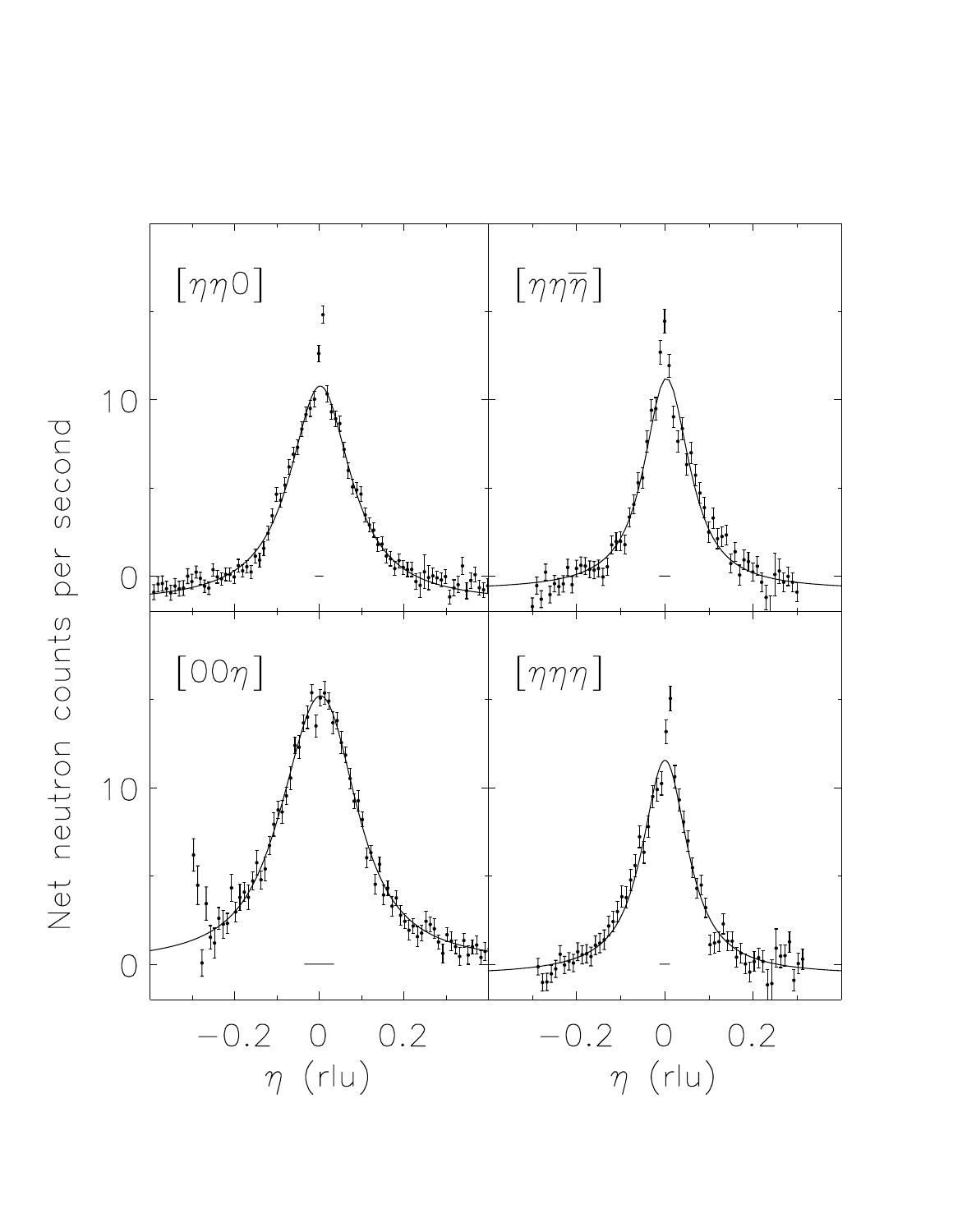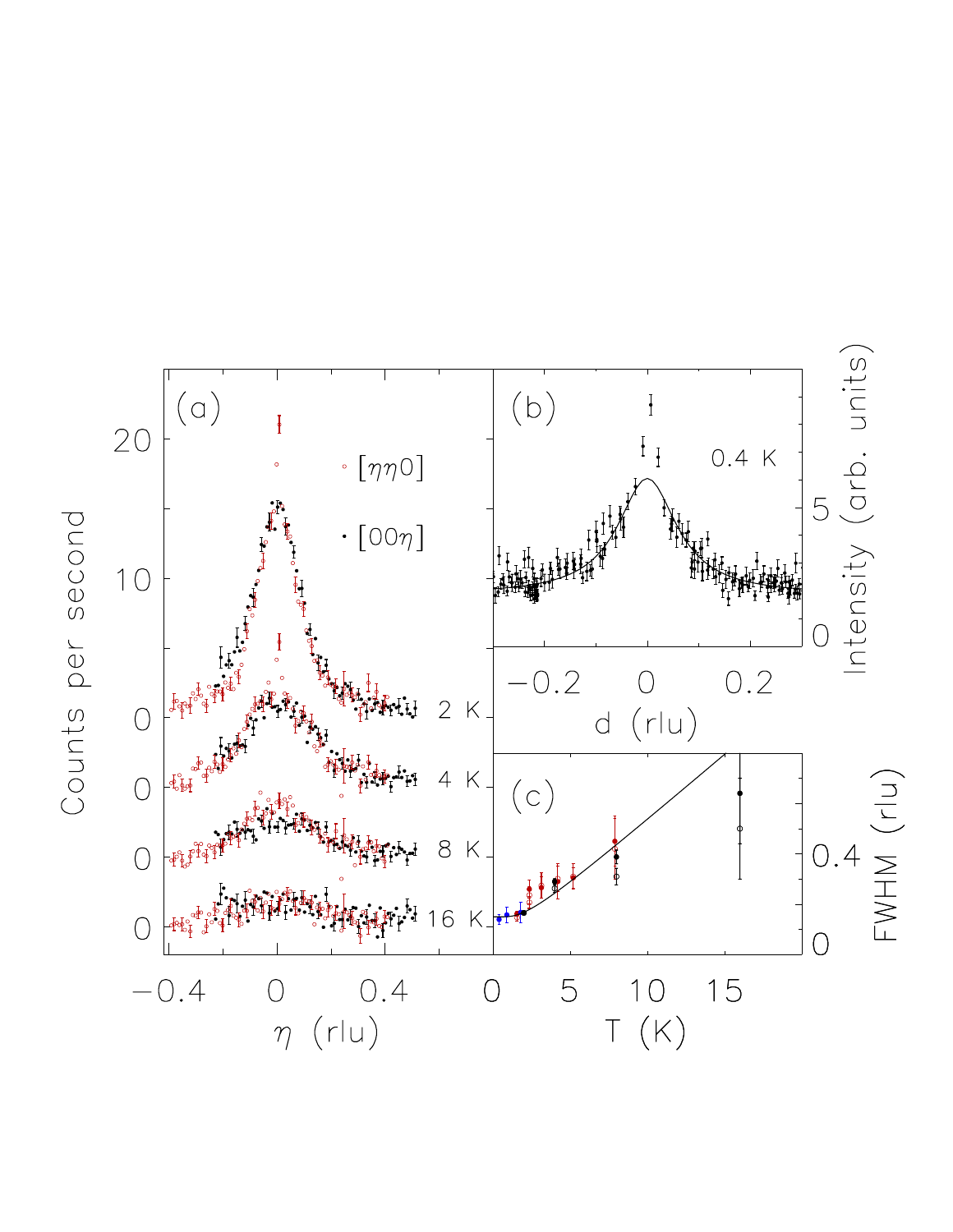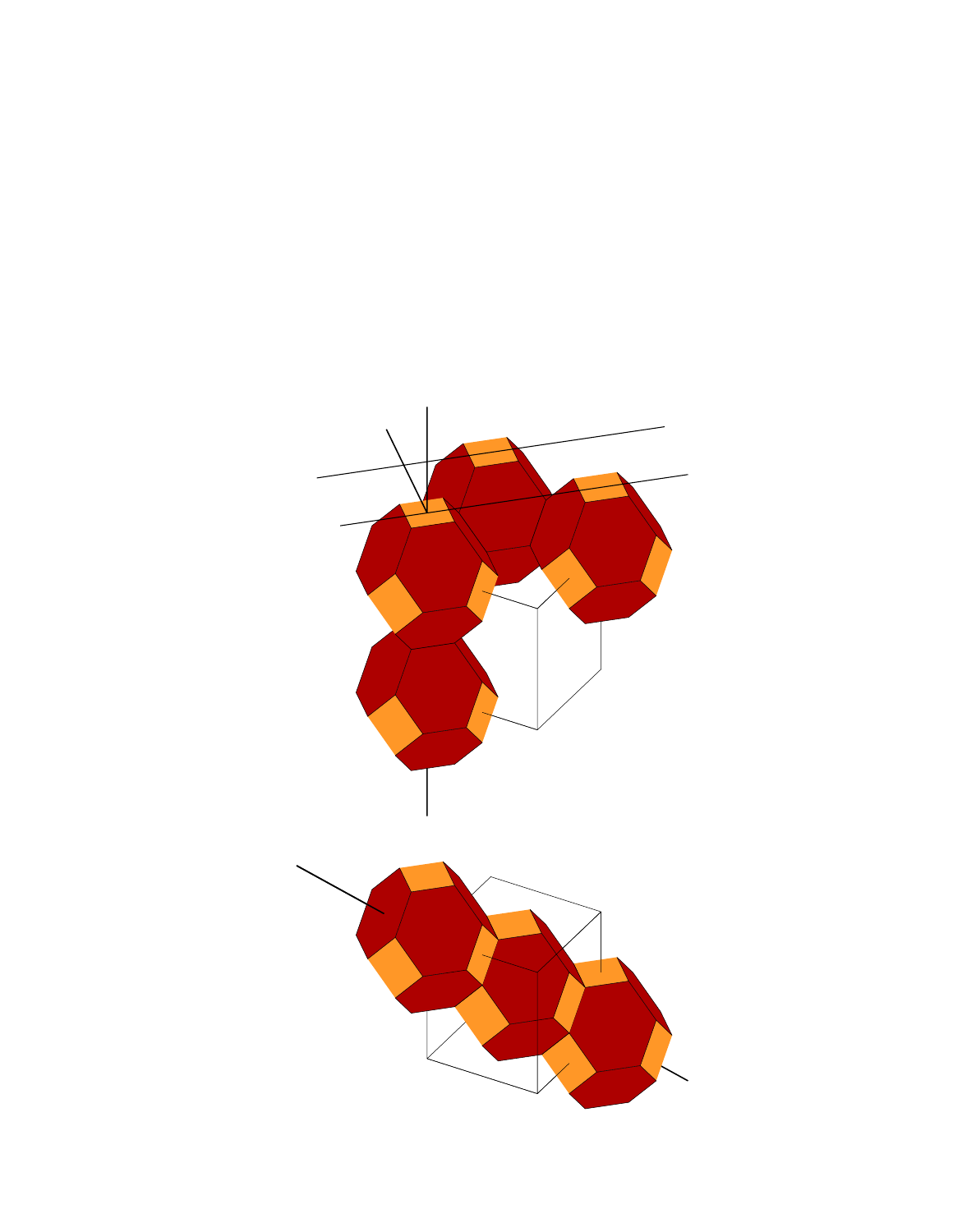# Supporting online material (SOM)

# Sample preparation, quality and bulk measurements

The Ce(Ru<sub>1-x</sub>Fe<sub>x</sub>)<sub>2</sub>Ge<sub>2</sub> single crystal ( $x= 0.76$ ) was grown using a floating zone furnace yielding a 5 cm long cylindrical crystal of  $\sim$ 7 mm diameter with the [110] direction 5 degrees from the cylindrical axis. [Starting materials: Ce (3N5), Ru (3N5), Ge (5N), Fe (4N8)]. Higher Ru-concentrations yield a sample that orders at the lowest temperatures. The bottom 1 cm of the crystal was found to be slightly Fe-deficient, and was masked in the initial HB3 neutron scattering experiments, and cut off for the subsequent HB3 and DCS experiments. The remainder 11 g crystal did not show Bragg peaks indicative of polycrystallinity (in neutron scattering experiments or in Laue backscattering), however, about 3% of the crystal still turned out to be Fe-deficient (based on the area of the resolution limited component seen in neutron scattering experiments at T=2 K).



Fig. S1: Photograph of the single crystal as used in the initial HB3 experiment. For the initial HB3 experiment, the bottom part below the dotted line was masked with Gd paint, for subsequent DCS and HB3 experiments, the crystal was cut along the dotted lines.



Fig. S2: Electron probe pictures of the bottom end (dotted line in Fig. S1) of the sample.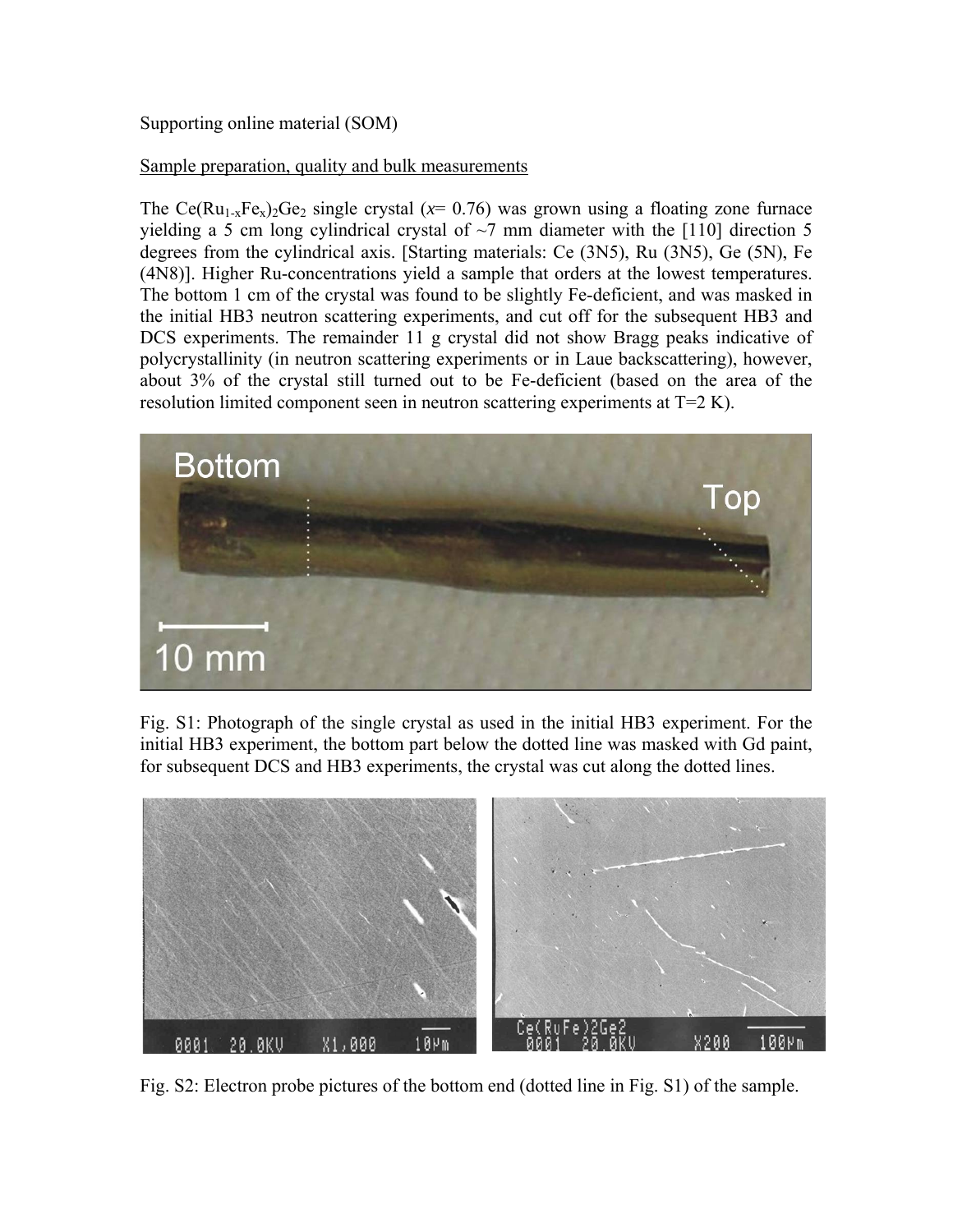The cut-off pieces were used for the characterization, specific heat, resistivity and susceptibility measurements. The sample composition was determined using the electron probe microanalyzer (EPMA) JEOL JXA-8621. We found the compositions to be mainly stoichiometric with a few percentages of Ge-rich secondary phases. The pictures (Fig. S2) show the secondary phases as white stripes. Both ends of the crystal yielded very similar pictures. The sample composition (normalized to 5 atoms per formula unit) determined at either end of the crystal is  $Ce<sub>0.988</sub>(Ru<sub>0.233</sub>Fe<sub>0.777</sub>)<sub>2</sub>Ge<sub>1.993</sub>$  for the top part of the sample and  $Ce_{0.996}(Ru_{0.261}Fe_{0.753})_2Ge_{1.978}$  for the bottom part. Based on the phase diagram (8,16), the top is paramagnetic while the bottom is (just) in the ordered phase, consistent with the neutron scattering findings.

The resistance, specific heat and susceptibility measurements were performed on two pieces of the sample of sizes 1.2mm x 0.85mm x 6.0 mm, weighing 50 mg, taken from the top part of the sample. The resistance data were taken using an Oxford Instruments MagLab for the temperature range 2K- 300K (shown in black in Fig. S3), while an Oxford Instruments Heliox VL was used for the range 0.3K- 15K (shown in blue).



Fig. S3: Resistivity measured along the [100] direction (top curves) and along the [001] direction (bottom curves). The black curves have been measured using an Oxford Instruments Maglab, the blue curves using the Heliox VL. The data measured on the two systems show good overlap.

The electrical contacts were placed in the standard 4-probe geometry, using Cu wires and silver paste. The ac-currents were along [100] (upper curves in fig. S3,  $\rho_0 = 74.3 \mu \Omega$ cm) and [001] (lower curves,  $\rho_0 \approx 52 \mu \Omega$ cm). While the room temperature resistivity values are similar to those measured (S1) in pure CeFe<sub>2</sub>Ge<sub>2</sub> (250 and 85  $\mu\Omega$ cm along [100] and [001], respectively), the  $\rho_0$ -values are considerably larger, reflecting disorder due to Ru substitution on Fe-sites.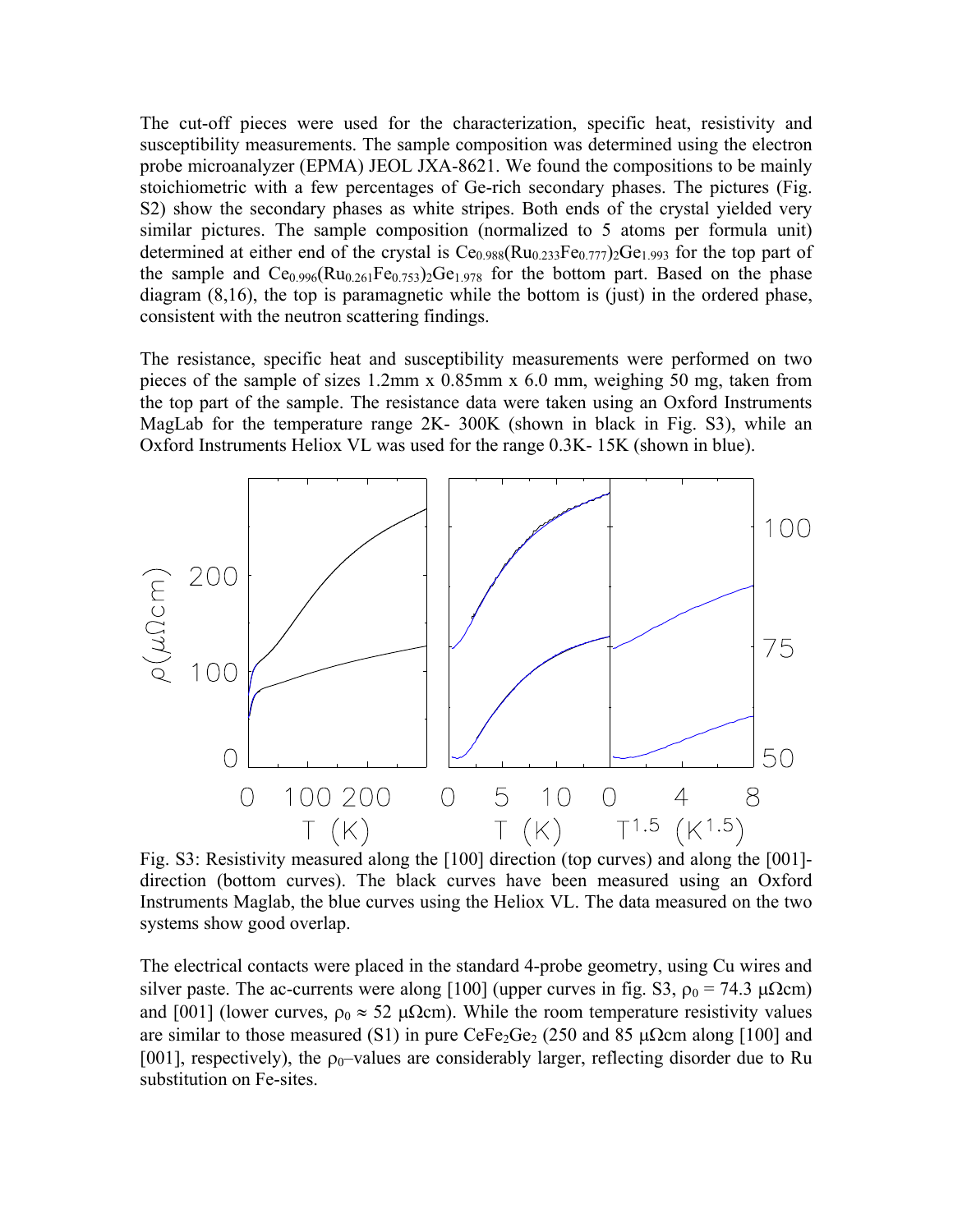The data show the onset of coherence (1) around  $T \sim 15$  K. The resistivity data taken with the current along [001] bottom out at  $T = 0.8$  K, below which they show a small increase. The data along [100] do not show this increase. The [100]-data vary with temperature as  $T^{1.5}$  in the range 1.5 K < T < 3.5 K, with a higher exponent (1.86) below 1.5 K, and a lower exponent above 3.5 K.

We measured the specific heat on one of the 50 mg pieces cut from the top of the crystal. The data were collected using Quantum Design Physical Properties Measurement Systems, the magnetic contribution was isolated by subtracting the specific heat values for a non-magnetic isostructural polycrystalline reference sample  $(LaFe<sub>2</sub>Ge<sub>2</sub>)$ . The data show non-Fermi-liquid behavior (1) over a large temperature range, but similar to the results for the resistivity, we find at the lowest temperatures that the data show signs of the sample being slightly on the paramagnetic side of the QCP. The coefficient of the linear term in the specific heat at T= 0.3 K is  $\gamma$ = (748 ± 5) mJ/mol.K<sup>2</sup>.



Fig. S4: Magnetic contribution to the  $Ce(Ru_{1-x}Fe_x)_2Ge_2$  specific heat. The solid black line are the data measured for the 50 mg single crystal, the solid red line are the data measured for a 9 mg polycrystalline sample of  $LaFe<sub>2</sub>Ge<sub>2</sub>$ . The black dots are the difference between the two data sets (the reference data have been extrapolated for  $T < 2$ ) K)

The susceptibility was determined using a Quantum Design SQUID magnetometer in the temperature range 3.5 K-300 K. We used two 50 mg samples, taken from the top part of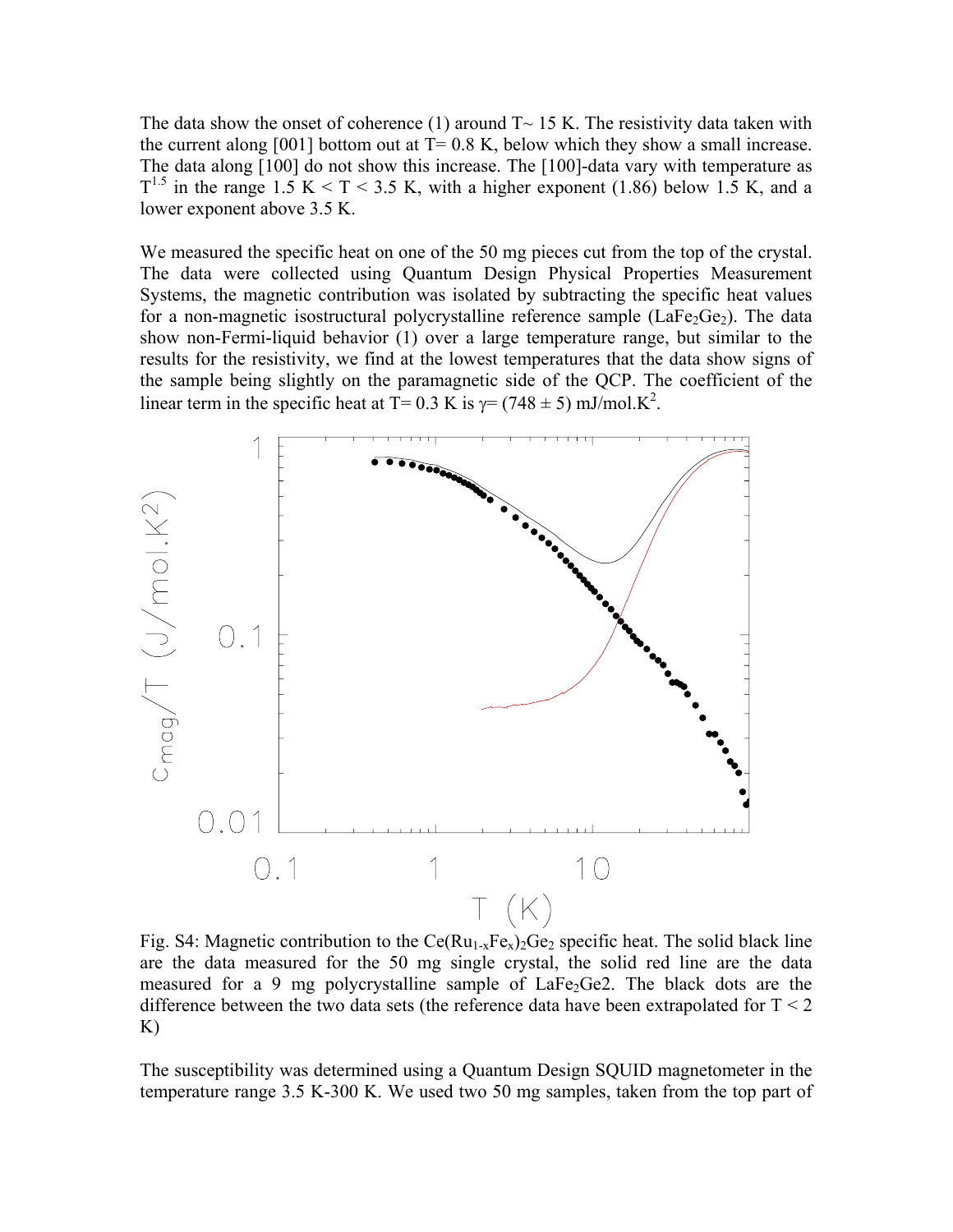the crystal. We collected data in a field of 0.2 T (the magnetization was found to be linear in fields up to 0.5 T). The data shown in Fig. S5 confirm that the [001]-axis is the easy axis.



Fig. S5: Ce(Ru<sub>1-x</sub>Fe<sub>x</sub>)<sub>2</sub>Ge<sub>2</sub> susceptibility measured in a magnetic field of 0.2 T.

#### Neutron scattering: data reduction and size and direction of the ordered moment

Graphite filters (3") were used for the HB3 experiment to completely eliminate higher order scattering, the DCS experiment did not require any filters. Empty cryostat runs were performed for both experiments, and the contribution of the cryostat to the scattering was found to be very small. We did not attempt to correct for the angular dependence of the self-attenuation [self-shielding by the sample because of scattering and absorption of neutrons] because the attenuation is expected to be virtually angleindependent because of the cylindrical geometry of the sample. Normalization to a nuclear Bragg peak, or to the incoherent scattering by the sample, both of which are subject to the same self-attenuation factor, effectively corrects for the average level of self-attenuation. Based on the temperature dependence of polycrystalline data taken on an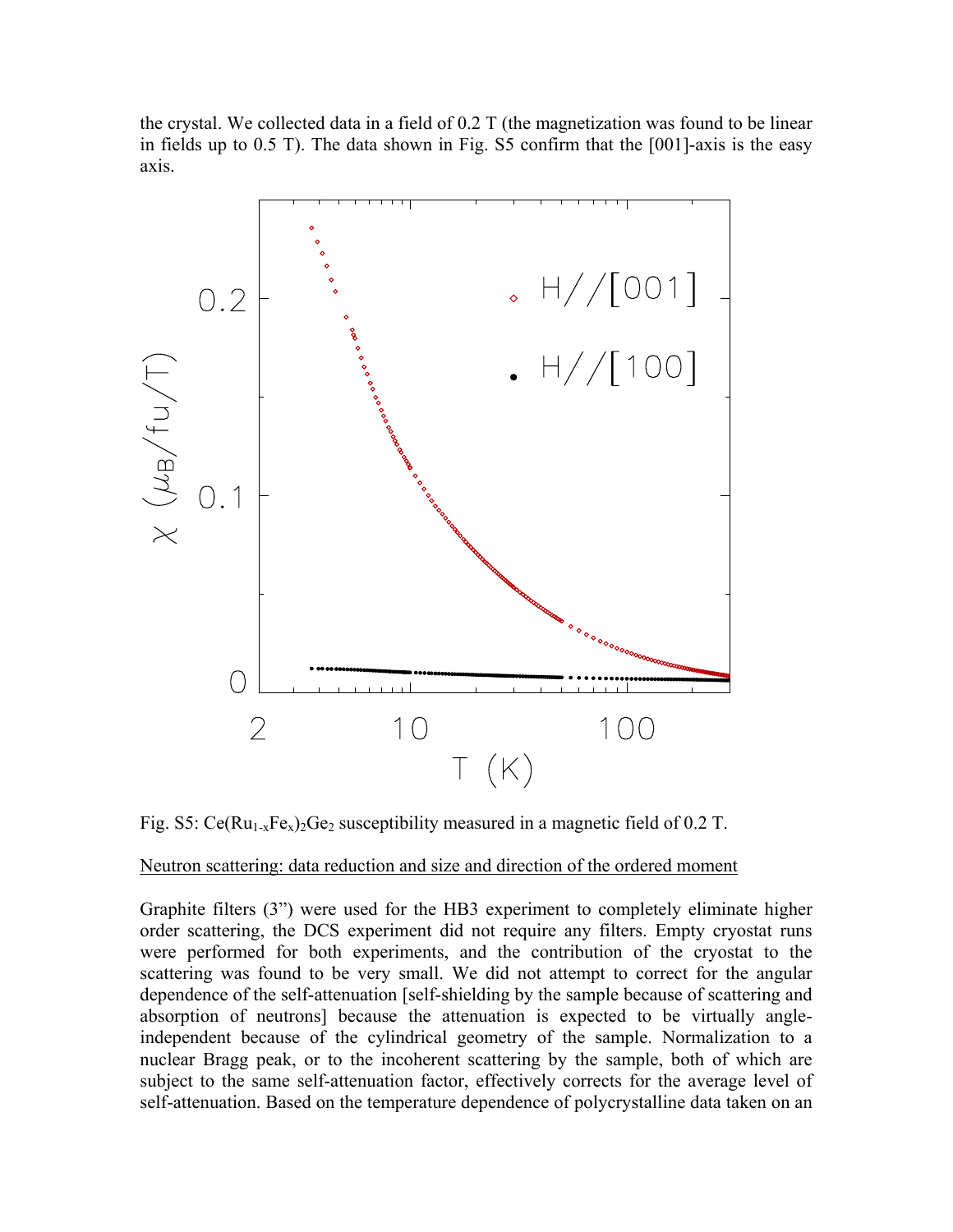isostructural non-magnetic sample (19), we conclude, for temperatures T< 56 K and for wave vectors near  $(1,1,0.45)$ , that multiphonon effects are absent. This is corroborated by multiphonon calculations using the measured phonon dispersion near (1,1,0).

In this paper we have used the signal at  $T = 56$  K as our background signal. The 56 K signal contains the nuclear scattering, the almost negligible scattering by the cryostat, and also the magnetic scattering associated with rapidly fluctuating, uncorrelated cerium moments. The first two contributions are almost temperature independent below  $T = 56$  K, and the latter contribution does not show any angular dependence at 56 K. However, when we subtract this isotropic magnetic contribution it gives rise to a directional dependent background, as can be seen in Fig. 2. The reason for this is straightforward: first, when the temperature is lowered, the conduction electrons do a better job of shielding the Ce moments reducing the overall amount of magnetic scattering. Second, when the magnetic intensity starts to peak at  $(n, n, 2m+0.45)$ , intensity is removed from other parts of reciprocal space, most notable from  $(n/2, n/2, 2m\pm 0.45)$  where the ordered moments add up in anti-phase. This leads to a negative signal after subtracting the 56 K data from the 2 K data for regions near  $(n/2, n/2, 2m\pm 0.45)$ .

Within the limitations stated above, using the  $T = 56$  K scattered signal as the background signal to remove incoherent scattering and the neutrons scattered by the Al sample holder works very well at (1,1,0.45), but it runs into some difficulties for higher momentum transfers: the crystal very slightly contracts between  $T= 2 K$  and  $T= 56 K$ , with the result that the nuclear Bragg peaks undergo a small shift in scattering angle. While this shift is small, it has a noticeable effect when subtracting two Bragg peaks. In order to arrive at the data in Fig. 1, we included a 0.15% contraction for this temperature range (based on the shifted Bragg positions). In view of the decreasing magnetic signal as a function of increased momentum transfer, the uncertainties inherent to this correction become more pronounced, and we could not reliably determine the magnetic signal beyond  $q=(1,1,6)$ .

The magnetic neutron scattering cross section depends on the angle between the cerium moment direction and the direction of momentum transfer, allowing us to determine that the moments are aligned along the c-axis and that they are partially shielded by the conduction electrons. This is in agreement with the uniform susceptibility data presented in Fig. S5. Consistent with our findings that the moments order along the c-axis, neutron scattering data (8,19) on polycrystalline quantum critical  $Ce(Ru_{1-x}Fe_{x})_2Ge_2$  showed the appearance of satellite peaks around  $(1,0,1)$ , but not along  $(0,0,2)$ . From our present neutron scattering experiments we calculate the size of the ordered moment to be  $\sim 0.12$ -0.2  $\mu$ <sub>B</sub> per cerium ion at T= 2 K. The uncertainty stems from the fact that the increased scattered intensity associated with the onset of ordering is spread out around the ordering wave vector with the result that some of this intensity is not intercepted by the detector (which has a finite height). We can estimate the size of the ordered moment by comparing the intensity of the  $(1,1,0)$  nuclear Bragg peak [which is so sharp that the detector intercepts all the intensity] to the integrated intensity of the magnetic scattering, correcting for finite size effects as best as possible. This yields an ordered moment of  $(0.15\pm0.03)$   $\mu$ <sub>B</sub> per cerium ion. Alternatively, we can use the incoherent scattering for the normalization. Again, this leads to similar problems since the incoherent scattering does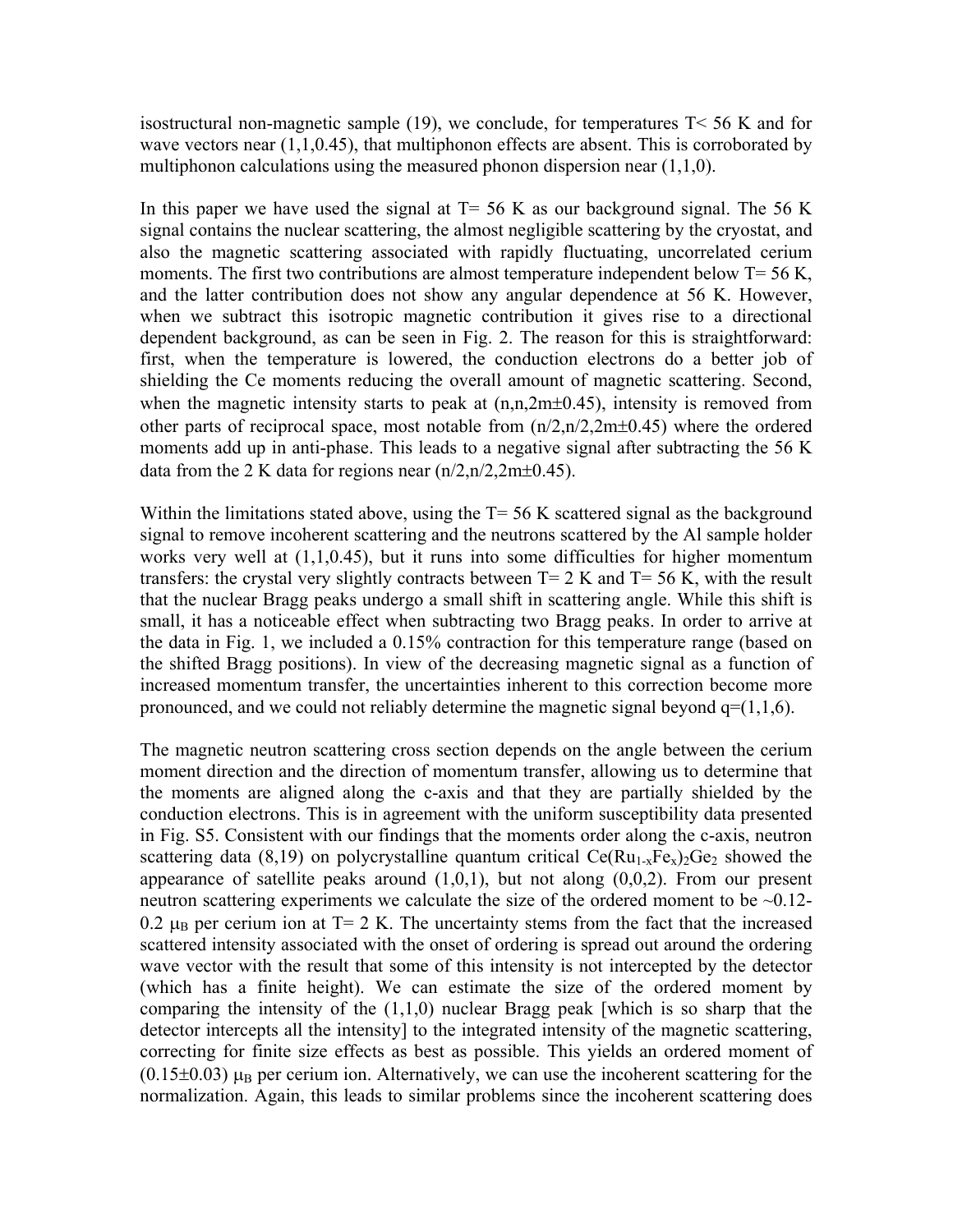not show any angular dependence, whereas the magnetic scattering does. The incoherent method yields  $(0.18\pm0.03)$   $\mu$ <sub>B</sub> per cerium ion.

The DCS data and data taken on the polycrystalline samples (8) are in good agreement. Using the DCS data, we can integrate the total scattering (after normalization to the incoherent scattering) between  $-10$  meV  $\leq E \leq 2$  meV to find the strength of the magnetic scattering away from ordering (the q-independent contribution associated with the local susceptibility). We find the scattering power to be  $0.5\pm0.05 \mu_B^2$  per formula unit at 56 K, and  $0.3\pm0.05$   $\mu$ <sup>2</sup> per formula unit at 0.4 K. This is in good agreement with the results reported (8) for the polycrystalline material. The HB3 experiments show that there is considerable scattering power at higher energy transfers (E> 2meV).

# Magnetic form factor

Polycrystalline data (19) in the region  $q < 2\text{\AA}^{-1}$  had shown that the magnetic intensity, corresponding to the local moments at  $T = 200$  K, did not show any significant qdependence in this q-range. Had the moments been located on the transition metal ion, a decline in magnetic scattering intensity by about 40% would have been observed in this q-range. Thus, at high temperatures the moments are known to reside of the cerium-ions, however, this does not automatically imply that it is the selfsame cerium moments that order. Fig. 1 demonstrates that the ordered moments are indeed also located on the cerium ions. The f-electron form factor was estimated from the detailed measurements (21) on the cerium form factor in  $CerRh_3B_2$ , the d-electron form factor was calculated by Fourier transformation of the radial dependence of the Fe d-orbitals using an effective nuclear charge  $Z_{\text{eff}}$ =12. The detailed shape of the form factor (which requires knowledge of the crystal electric fields) is not important in reaching the conclusion that the magnetic scattering originates from f-electrons.

### **Lineshapes**

We fitted our data to a Lorentzian line shape (excluding the two data points where an ordered component appeared, see Fig. 2) convoluted with the resolution function determined from grid scans around the  $(1,1,0)$  Bragg peak. At T= 2 K, the quality of the fits is very good:  $\chi^2 \leq 1$ . For all temperatures, the FWHM of the resolution function was less than 20% of the magnetic signal width rendering the determination of the correlation lengths unambiguous. Leaving the resolution width as an adjustable parameter, representing a mixture of various concentrations, did not improve the quality of the fits. Other lineshapes, such as fitting to the Fisher-Burford form (S2), also did not improve the quality of the fit at  $T= 2$  K (yielding  $\eta = 0.08 \pm 0.16$ ). From this we conclude that a Lorentzian line shape best represents the decay of the fluctuations, and that the narrow range of concentrations *x* present in our sample as determined by electron microprobe do not alter the observed lineshape. At the higher temperatures, the line widths are so large that a sizeable portion of the magnetic intensity interferes with the nuclear Bragg peak, and Al powder peaks. Combined with the uncertainty in background due to the sample contraction, we can no longer determine very accurate linewidths from the data at the higher temperatures.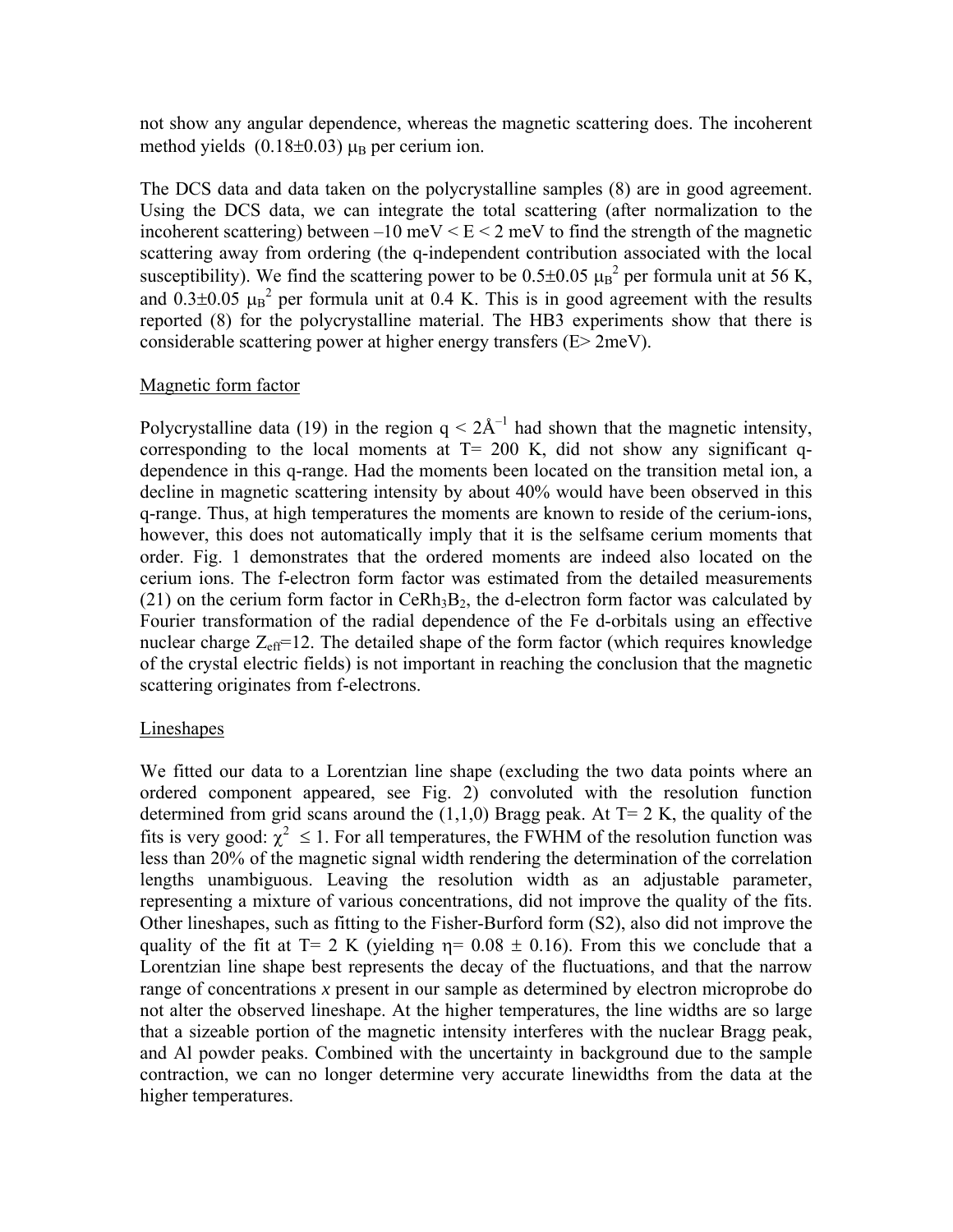### Zero-point motion amplitude

We performed neutron powder diffraction experiments at the Missouri Research Reactor on a pulverized piece of quantum critical  $Ce(Ru_{1-x}Fe_{x})_2Ge_2$  [the same sample that had previously been studied (8)]. The spectrometer was operated using an incident neutron wavelength  $\lambda$ = 1.48 Å (2 $\theta$ <sub>max</sub>= 108°), and powder patterns were collected at T= 16, 50, 100 and 300 K. Standard Rietveld refinements were performed to obtain the cerium anisotropic Debye-Waller factors along the a and c-axes  $\left[\langle u_{a}^{2} \rangle = \langle u_{b}^{2} \rangle \neq \langle u_{c}^{2} \rangle\right]$ . The results show that the cerium-displacements  $\sqrt{u^2}$  are indeed of the order of 0.1 Å. We find  $\langle u^2 e^2 \rangle = (7 \pm 1) \times 10^{-3}$  Å<sup>2</sup> for all 4 temperatures, and  $\langle u^2 e^2 \rangle = (12 \pm 2)$ ,  $(7 \pm 2)$ ,  $(3 \pm 1)$ ,  $(10\pm2)$  x10<sup>-3</sup> Å<sup>2</sup> for T= 300, 100, 50 and 16 K, respectively. We do not understand why  $\langle u^2_a \rangle$  shows an increase at 16 K; we will perform measurements spanning a larger range of momentum transfers and temperatures, in here we just use the results to illustrate the importance of zero-point-motion even at the lowest temperatures.

### Zero-point-motion versus concentrational fluctuations: which one is more important?

Long-range order is expected when there is a path linking moments on either side of the sample. First, this rules out the role of sample defects: it seems inconceivable that vacancies or impurities in the sample could conspire in such a way so as to make such a path impossible.

Both types of fluctuations would in principle account for the observed symmetry of the correlations in Ce(Ru<sub>1-x</sub>Fe<sub>x</sub>)<sub>2</sub>Ge<sub>2</sub>. CeRu<sub>2</sub>Ge<sub>2</sub> has lattice constants (16) of a=4.26 Å and  $c=10.0$  Å, those for CeFe<sub>2</sub>Ge<sub>2</sub> are a=4.08 Å and 10.5 Å. Thus, both substitution and zeropoint-motion change distances on length scales of the order of 0.1 Å, sufficient to significantly alter the overlap between localized and extended electron states. Also, a 1 in 4 substitution of Fe atoms by Ru atoms could well make the first percolation path possible (assuming that Ru substitution allows nearby cerium ions to develop a permanent moment). Thus, both types of fluctuations could be the root cause of the inferred local, random variation of the coupling between the local moments and the conduction electrons. Note that substitution effects by themselves cannot be the explanation for the observed  $E/T$ -scaling (7) in CeAu<sub>5.9</sub>Cu<sub>0.1</sub> as the level of substitution is not sufficient to upset the percolation path. However, there is some evidence (7,9) in  $CeAu<sub>5.9</sub>Cu<sub>0.1</sub>$  that the spin fluctuations have a reduced dimensionality, therefore the percolation arguments presented for our sample might not necessarily hold for CeAu<sub>5.9</sub>Cu<sub>0.1</sub>. It would be interesting to see what the correlation symmetry is in  $CeNi<sub>2</sub>Ge<sub>2</sub>$ , a stoichiometric sample (2) that is at a comparable position in the phase diagram as the sample we have investigated. In stoichiometric  $CeNi<sub>2</sub>Ge<sub>2</sub>$ , only zero-point motion should drive the system away from the ordered phase. Should this be accompanied by E/T-scaling, then we can conclude that E/T-scaling originates from zeropoint motion; conversely, should E/T-scaling not be observed, then our results identify substitution effects (local disorder) as the ultimate origin of E/T-scaling.

In all, the sample symmetry and composition turned out to be just right for the experiments. The fact that the crystal symmetry was non-cubic allowed us to notice that